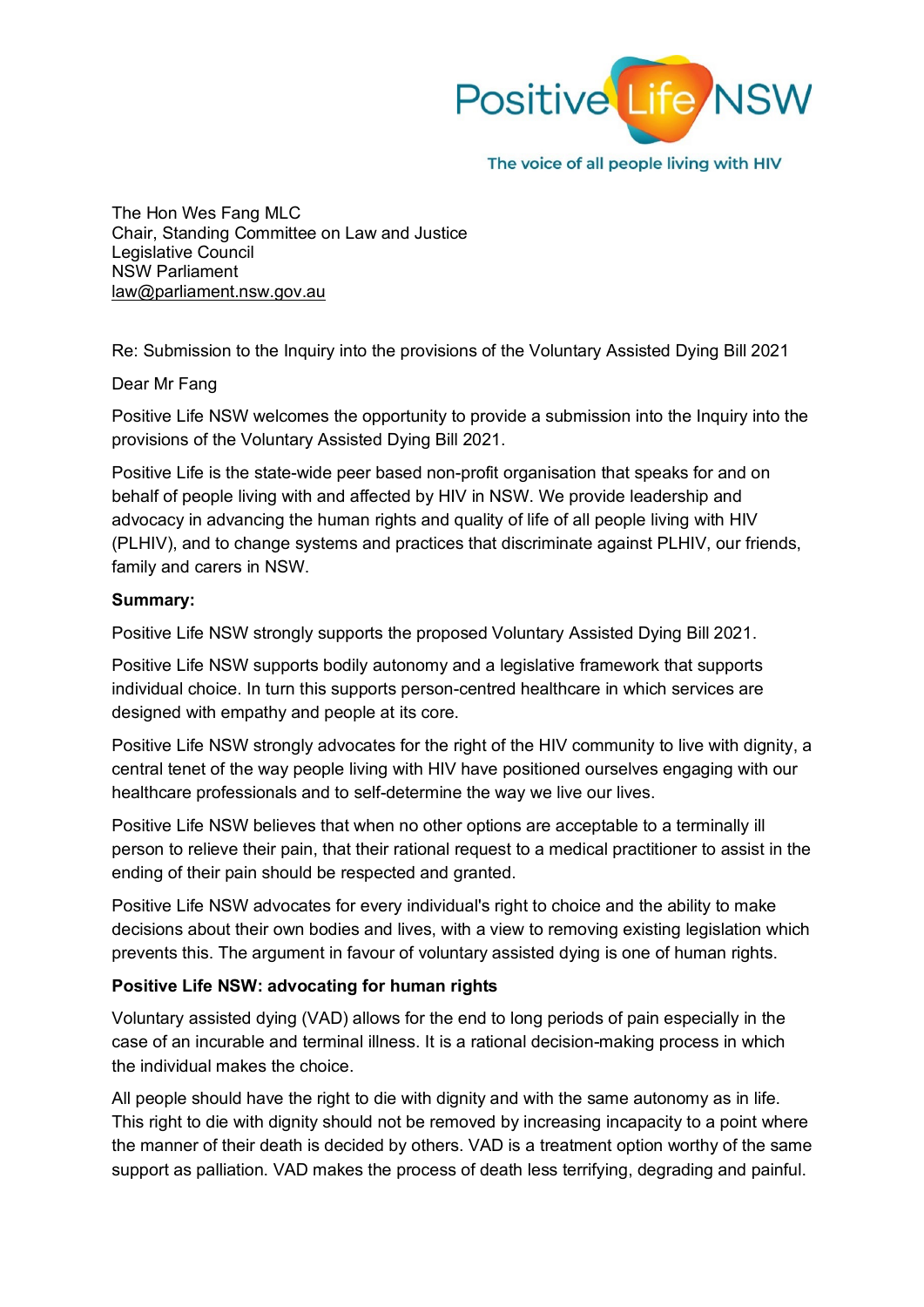# **The Living Will**

The signing of a Living Will will give health professionals an advanced declaration directing them to withhold life-sustaining medical procedures in the event of a terminal situation. A Living Will is not enforceable under NSW legislation. However, it communicates an individual's intentions to health professionals.

The NSW Government has the ability to add a clause to the proposed legislation containing provisions for a Living Will, which would make treatment against the wishes expressed in a Living Will an offence of medical trespass. Positive Life NSW is committed to achieving this legislative change, which has already been enacted in South Australia, Western Australia, Victoria and the Northern Territory, and in Tasmania and Queensland as of 2022 and 2023 respectively.

# **The legal position**

The greatest obstacle to our rights to die prior to a natural occurring death is the law. It is no longer illegal to suicide or attempt suicide in NSW. However, aiding, abetting, counselling and/or inciting someone to suicide carry a jail of up to ten years. This raises a glaring anomaly, where a person can be criminally charged for helping in an act which in itself is now legal.

This issue is subject to so much fear, prejudice, and social pressure that doctors, friends and relatives are placed in a very difficult position due to existing legislation. Unfortunately, Positive Life has been aware of instances where an individual's demise has been more of silent and unspoken agreement where pain management has also facilitated death, and less an open and honest discussion between the patient, their doctors, friends and relatives. This need for secrecy drives the issue underground and makes humane and informed discussion impossible.

The refusal to recognise or rationally discuss the issue means that such attempts, as illegal as they are, also tend to be conducted without clinical skill or information. As a result, many attempts result in botched efforts causing more unwanted pain, emotionally and physically. A comfortable and dignified means of death such as the use of morphine are presently out of people's reach because they involve health care workers assisting and placing themselves at risk of criminal prosecution. Oral medications often are not effective as the body may not absorb enough to effect a lethal dose. Correct doses depend on many variables such as body weight or tolerance to a drug. The only way to reliably bring about death is with an injection, which requires assistance from a person with medical skills.

The emotional and physical risks of unsuccessful attempts at VAD are high. This is not a reasonable situation for the individual, their carers and friends or indeed for the community as a whole. The problem summarised is that the individual is not able to enlist help in administering an effective lethal dose without placing the helper at risk of criminal prosecution.

## Recommendation

Abolish the offence of Aiding etc Suicide (ss 31C(1) & (2) Crimes Act, 1900 (NSW)). Positive Life NSW strongly supports this change in legislation.